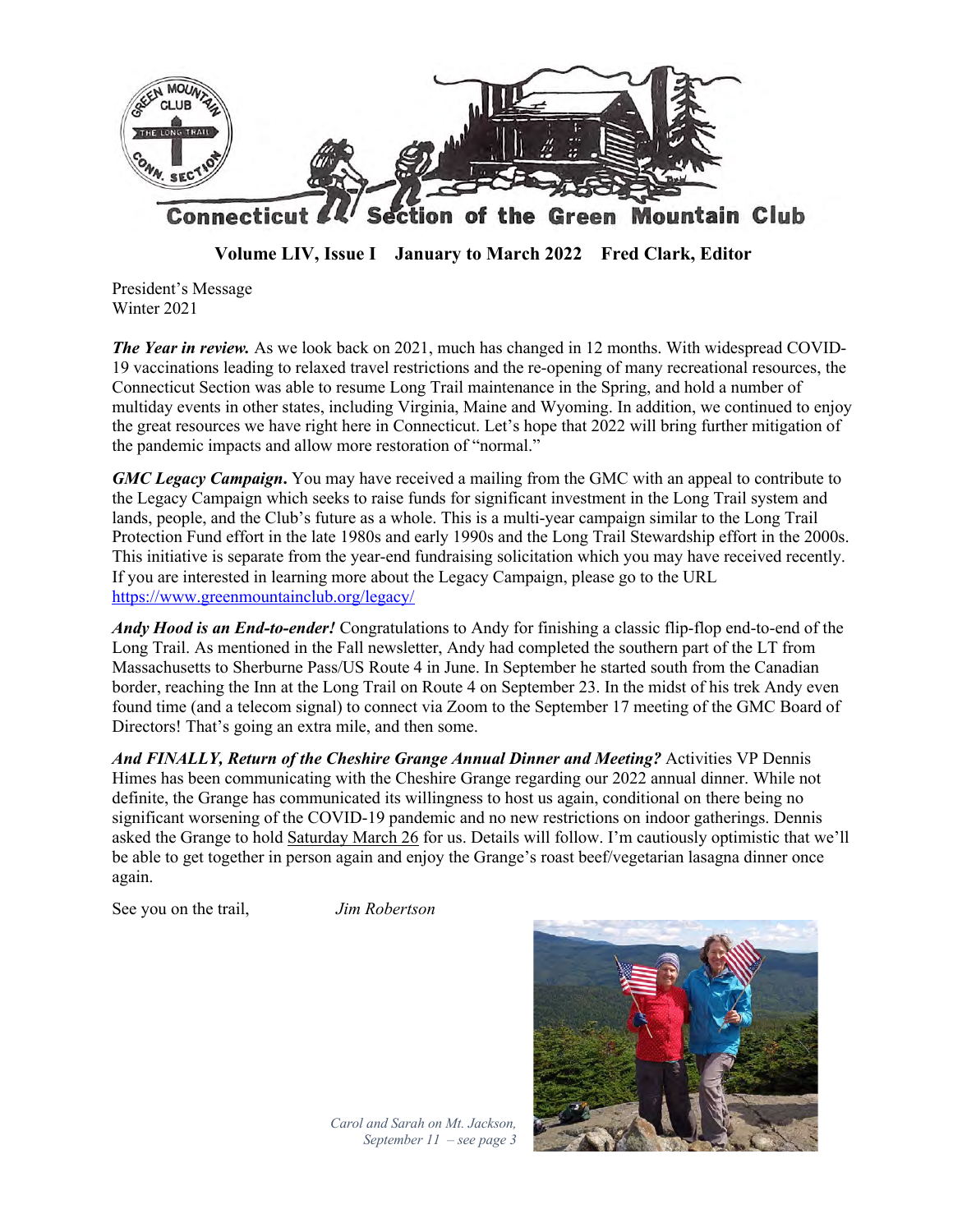#### **Green Mountain Club Information**

http://www.greenmountainclub.org (802) 244-7037

# **Connecticut Section Information**

http://www.conngmc.com

# **Officers and Executive Committee**

**President: James E. Robertson** 860-633-7279 jrobert685@aol.com

**First Vice President, Trails and Shelters**: **Mike Shaw** 860-381-9130 msshaw2@mail.com

**Second Vice President, Activities: Dennis P. Himes** 860-454-8301 dennis@cookhimes.us

**Director: Andrew J. Hood** 860-646-2753 andrew.hood@snet.net

**Alternate Director: James Fritz** 860-221-9173 james fritz@sbcglobal.net

**Secretary: Kevin T. Burke** 203-729-1603 burke-kevin@sbcglobal.net

**Treasurer: Tom Adams** 860-535-0525 tradams121@gmail.com

**Inquiries:** Please direct all inquiries regarding the Connecticut Section to the President.

**New Members:** The Connecticut Section welcomes these new members who recently joined:

Amy Bateman Cathryn Dolan Zak Wright

We look forward to meeting you at our upcoming events.

**Publication Schedule:** *Trail Talk* is published four times a year in March, June, September, and December. E-mail activity reports to the Editor at fpclark1@comcast.net no later than the fifth day of the publication month. Activity reports must be a Word Document sent as an attachment.

M**embership:** When filling out an application to join or renew your membership in the Green Mountain Club, circle *Connecticut Section* on the application. You will receive, at no extra charge, the Connecticut Section's newsletter

#### **Dues:**

| Individual Adult            | \$45.00 |
|-----------------------------|---------|
| Family                      | \$60.00 |
| Senior (70 or older)        | \$25.00 |
| or Limited Income           |         |
| Sponsor (Individual/Family) | \$75.00 |

Send annual dues to: Green Mountain Club 4711 Waterbury-Stowe Road Waterbury Center, VT 05677-9904

You may also join or renew online at: https://www.greenmountainclub.org/

**Special Thanks** to member Charlotte Hitchcock. Each issue Charlotte facilitates the e-mailing of *Trail Talk* by formatting the layout and reducing the file size.

**Want to help the Connecticut Section reduce expenses and save trees?** Just send an e-mail to the Editor, requesting that you be e-mailed *Trail Talk*, rather than having it mailed to you. You'll receive *Trail Talk* sooner, too.

**Calendar of Events:** Upcoming events are listed here:

http://www.conngmc.com/newwiki/doku.php?id=start

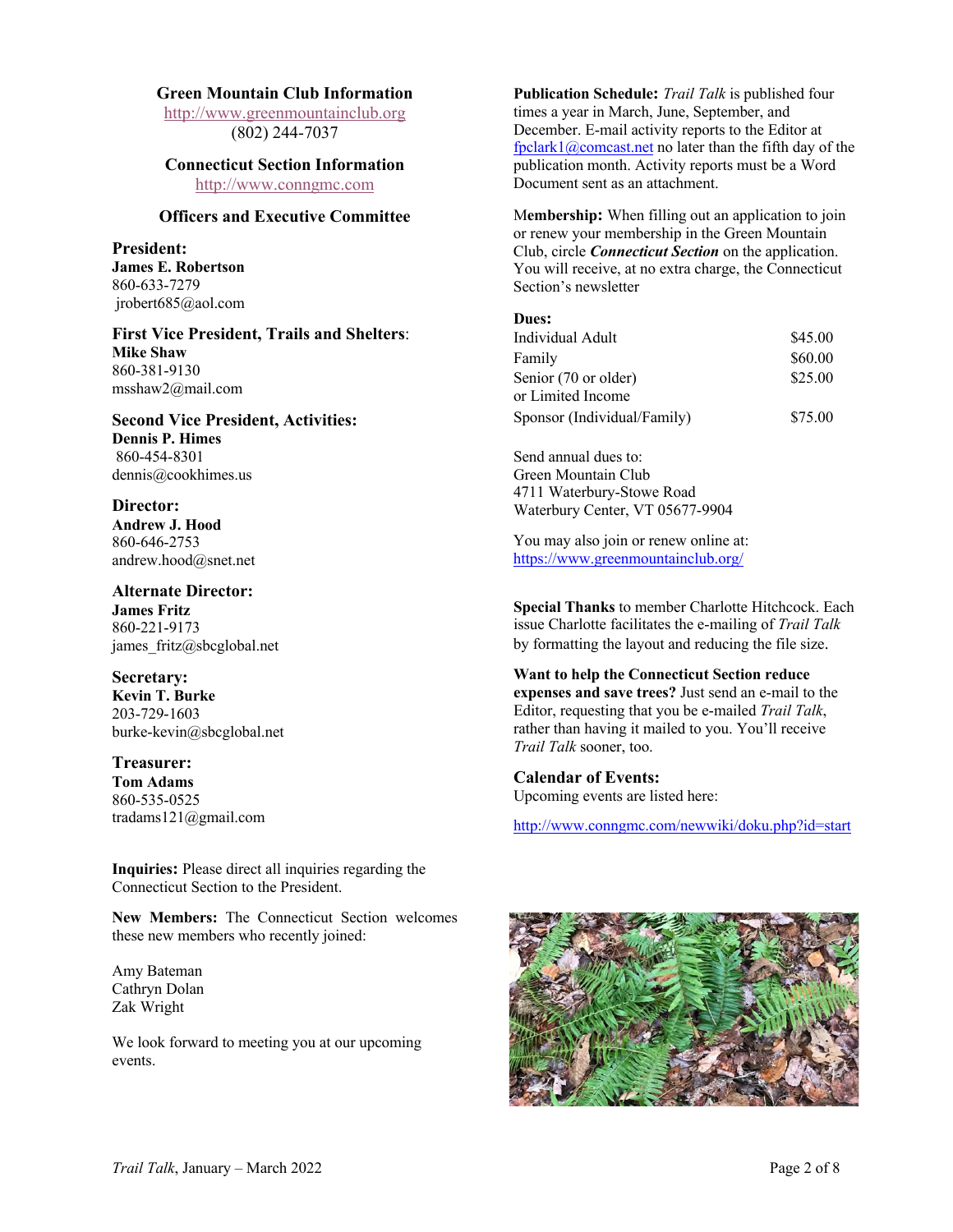# **New Hampshire Backpacking Crawford Notch to Rattle River Parking September 7-9, 2021 by Carol A. Langley**

**Jocelyn Linnekin** and I met at the Rattle River parking. Then Jocelyn drove to Crawford Notch Route 302 where we started hiking. Because it was already midafternoon, we only hiked into Ethan Pond Campsite. We each had our own platform. After supper we went down to Ethan Pond where we watched fish and other aquatic life create water rings from their underwater movements. Soon the sun set and Saturn was the first planet to be visible in the western sky. I was exhausted from the drive up and hiking in so I retreated to my tent early. Jocelyn stayed a bit longer and was able to see a spectacular star show including the Milky Way. This is something that we in Connecticut can never view any more from all the pollutants in our atmosphere.

The next day we had an early breakfast with several hikers, then packed up and moved on. Our next break was at Zealand Falls Hut, elevation 2,630'. It was a steep rocky climb of 5.2 miles. If you have plans in your future to hike this section do yourself a favor and stay at the hut. Our destination for the day was Mt. Guyot Shelter & Campsite. The miles were not long for regular terrain but here in the White Mountains it is a different story.

When I reached the side trail into Mt. Guyot, I was in trouble as my vertigo had kicked in. I shouted to Jocelyn to send someone out to help me hike in. In 40-plus years I have never needed help. A young man named Guy who was part of the ski patrol came to my rescue and carried my pack. Reaching the shelter, I had to climb the stairs holding on to the stairs with my hands since there were no railings. Well, this really made me feel like an OLD LADY. I laid down my sleeping bag and pad then made my dinner.

The shelter was packed and unfortunately there was a band of hikers who had taken over and were smoking pot, swearing and cooking in the shelter. Every backpacker's nightmare! Bad storms were predicted for the night so no one wanted a wet tent in the morning.

I was up early the next day but exhausted since I was awake most of the night. When we left Mt. Guyot, we were at 4,580 feet but had to hike over North & South Twin at 4,902. It was a slow go for this old gal. We took a short break at Galehead Hut before we continued on to Rattle River Trail. I had done this trail before with Jim Robertson and it was easy. Today my tail feathers were dragging. We had only hiked 7.7 miles from Mt. Guyot but it is the terrain that matters in the White Mountains.

After collecting Jocelyn's car, we stayed the night at the Town & Country Inn. Sarah O'Hare and I met up the next day for more hiking.

# **Crawford Notch to Mt. Washington September 10-12, 2021 by Carol A. Langley**

**Sarah O'Hare** and I met for breakfast at the Town & Country Inn before we started our hiking trip. Sarah's car was left at the Cog Railroad parking lot and I drove to Crawford Notch to park mine. It was a lovely Fall day and we were ready to go. The trail meanders slowly along to the top of Webster Cliffs. We hiked slowly as there were many places where we were climbing rocks and more rocks. Suddenly the wind started to blow as we were reaching the Webster Cliffs, next the fog moved in, then heavy rain and some hail mixed in. After a time, the visibility was ZERO; we could not see the trail in front of us. We had reached a dangerous situation. I had seen what looked like a spot where someone had tented a short distance back so we turned around and were able to find the spot. We were in a grove of pine trees but the wind still made it a struggle to set up the tents. There had not been any water to pump on the trail. At this time Sarah and I each had about 2 ounces of water. We chose to eat a small snack and call it a day. Shortly after we were in our tents, we heard a couple and the woman was crying. We tried to convince the young man to stay with us but he wanted to move on. I sent up a silent prayer for them.

The night was long and scary. Around 7:00 am I looked out and could see the ridges in the west painted red from the morning sunrise. Time to pack up and move on. It was a smart move because climbing down the wet rocks of the Webster Cliffs was not fun. When we reached the base of Mt. Jackson, we let a young man come down and he told us there would be a ceremony for 9/11 on top of Mt. Jackson at 12:00. So we started our climb and scrambled up to Mt. Jackson. Upon reaching the top, we saw many people. There was a cairn where everyone gathered with their flags at 12:00. A Blackhawk Medevac helicopter flew over and everyone sang patriotic songs. Sarah then played her Indian flute. It was a very moving moment. Every year since 9/11 the Army flies over all 48 of the 4,000 foot mountains in New Hampshire. Then a group of men from the Army National Guard carried up a huge American Flag with metal rods to stake the flag in the cairn and four men stood around with ropes to anchor the flag for 1½ hours. Sarah and I were very thankful that we had the opportunity to experience this 9/11 ceremony.

Our destination, Mizpah Hut, was 1 1/2 miles further. The trail was very muddy and your poles would go in about half way up if you tried to use them. Another a slow go. We reached the hut about 1:30, and I approached the young lady asking if there was room for two grandmothers. She said that they did not take people in after 1:00 who did not have reservations. Okay turn on your charm "Great-Grandmother." That I did and soon we were told we could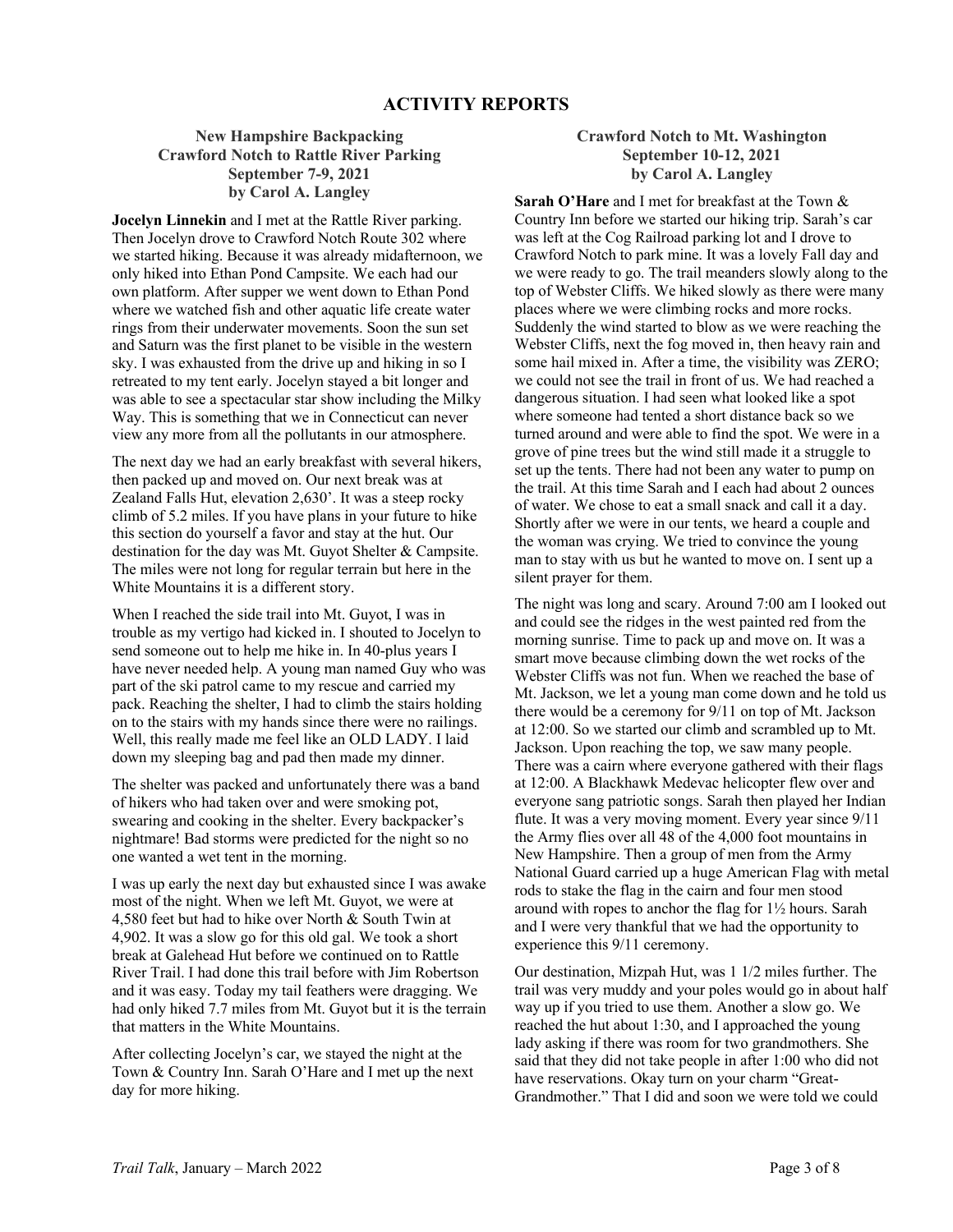have Bunk Room 5 all to ourselves at the end of the hall. We moved in and set up our bags for the night. After a snack we took our heavy wet tents outside and spread them on the rocks to dry. There were other hikers drying out gear. We had a very nice dinner with other hikers. For some reason the young men hikers sat at our table not with the young women. Looks like they felt safe with us! If you have stayed in an AMC hut you know the morning ritual is for the crew to sing to wake you up. After breakfast we did not get a good weather forecast. More storms were predicted by mid-day meaning the Cog Railroad would not be running. This can't be because we are only six miles from Mt. Washington. There were many sighs but we were warned to be smart and be safe. Shortly after the hut you are at tree line and there is no protection. Well, we put our packs on and headed for the Crawford Path which would take us out to Rte. 302 and the Highland Center. The Crawford Path is the oldest hiking trail in the United States. In 1819 Abel Crawford and his son Ethan Allen Crawford cleared this path to treeline near the top of Mt. Clinton. In 1840 Abel, who then was 75 years old, made the first accent to Mt. Washington on horseback.

Reaching Rte. 302 at noon, we took a break at the train station. We then started walking on the roadway. After a couple of miles, I spotted a pull off that was in the shade so we took off our packs and I asked Sarah to stay with them while I continued on to find my car. I reached the Willey House, which is an historic site where in August of 1826 a landslide claimed nine lives. Here in the parking lot was a young man taking a break so I walked over and asked him if he would like to make a fast \$10. He looked at me and said what do you need? I replied, a ride to my car which is still a bit down the road. He said, get in. My car was another two miles down the road. I picked up Sarah then we retrieved her car from the Cog Railroad parking and started our trip home, stopping for lunch in a little town on our way to I-91. Lunch was Sarah's treat for which I am very thankful – also for her company and patience.

Looks like I will need to make another trip next year and make another attempt to climb Mt. Washington.

### **Continental Divide Trail Wind River Range, Wyoming September 8-17, 2021 by Mandy Brink**

We all gathered at Pinedale, Wyoming. **Michael T. Shaw**, Mike Shaw's son, and **Emily Black**, my niece, came from Montana. **Mark Stone** and **Scott Black** joined us from PA. **Fred Worstell** hopped aboard from New Jersey. **Marianne** and **Rob Valley**, **Barb Kelly**, **Mike Shaw**, **Sven Englund** and I represented the CT contingency. Lastly, we had **Larry** and **Debbie Rother** from Washington State. We compared packs and were a bit envious of Michael T's smaller pack. We were not at all jealous of Scott's pack, which was huge.

It took a full day to stage cars at the Big Sandy Trailhead. It was a long drive on a dirt road for staging the cars at both Green River Lake and Big Sandy. Signs of Fall were in the air. The colors were beautiful, especially the stands of bright yellow aspen. The drivers met up at the Green River Lake Campground in the Bridger-Teton National Forest after six hours of driving. We had a lovely campfire before heading to our tents.

Larry and Debbie headed to the Scab Creek area while the rest of us began our 74-mile trek. We had a big badger give us a sendoff. He was busy digging a home. He had dirt spewing everywhere and would occasionally pop his head up to check his progress. Our first day was a 9.5-mile fairly flat hike into the beautiful Bridger Wilderness. Our first night was along the Green River, across from Squaretop Mountain.

We initially thought that *Day 2* would be our hardest day. We would quickly learn that each day was a hard day of hiking that presented its own challenges. The area was so beautiful and around every bend was another postcard of beauty. There was water everywhere. Rivers, streams and lakes of all sizes and colors. Some of the lakes were the beautiful turquoise blue that comes from glacier runoffs. We started at 8,100 feet and ended on a plateau at 10,500 feet. We camped near the shore of Summit Lake. We had a heavy rainstorm that stopped long enough to give us a double rainbow. After dinner it was off to bed, but it was hard to sleep due to a fierce windy rainstorm. There were times that we wondered if our tents, with us in them, would blow right into the lake.

*Day 3* started with packing up in the rain. The rain stopped around noon. After drying out our tents at lunch, we headed over Shannon Pass, the second highest pass, and then Gunsight Pass. We passed beneath the rugged peaks at 13,000 feet that hid some of the largest glaciers in the contiguous United States. We stopped at an unnamed pond for the night. This was the one night we were able to have a campfire. Evenings were getting cooler so, once the campfire was low, we were off to our tents. But we were kept up with a fierce thunder and lightning storm for part of the night, bringing with it lots of rain.

*Day 4* was the day we left Scott at the Elkhart junction. His pack being heavy among other things, he decided to hike the 10 miles out to the Elkhart Campground to find a ride back into Pinedale. The rest of us continued our quest to complete another 40 miles. We did Lester Pass at 11,120 feet, the highest point we would hike. We ran into a longdistance hiker, "Sandman." He had already hiked over 5,000 miles and was heading to Colorado. He informed us that the Wind River Range was the prettiest of all the areas that he had hiked thus far. Today Marianne swallowed a small fish. It was in her water but, by the time she spotted it, it was already in her mouth and down the hatch. We camped at Tommy Lake.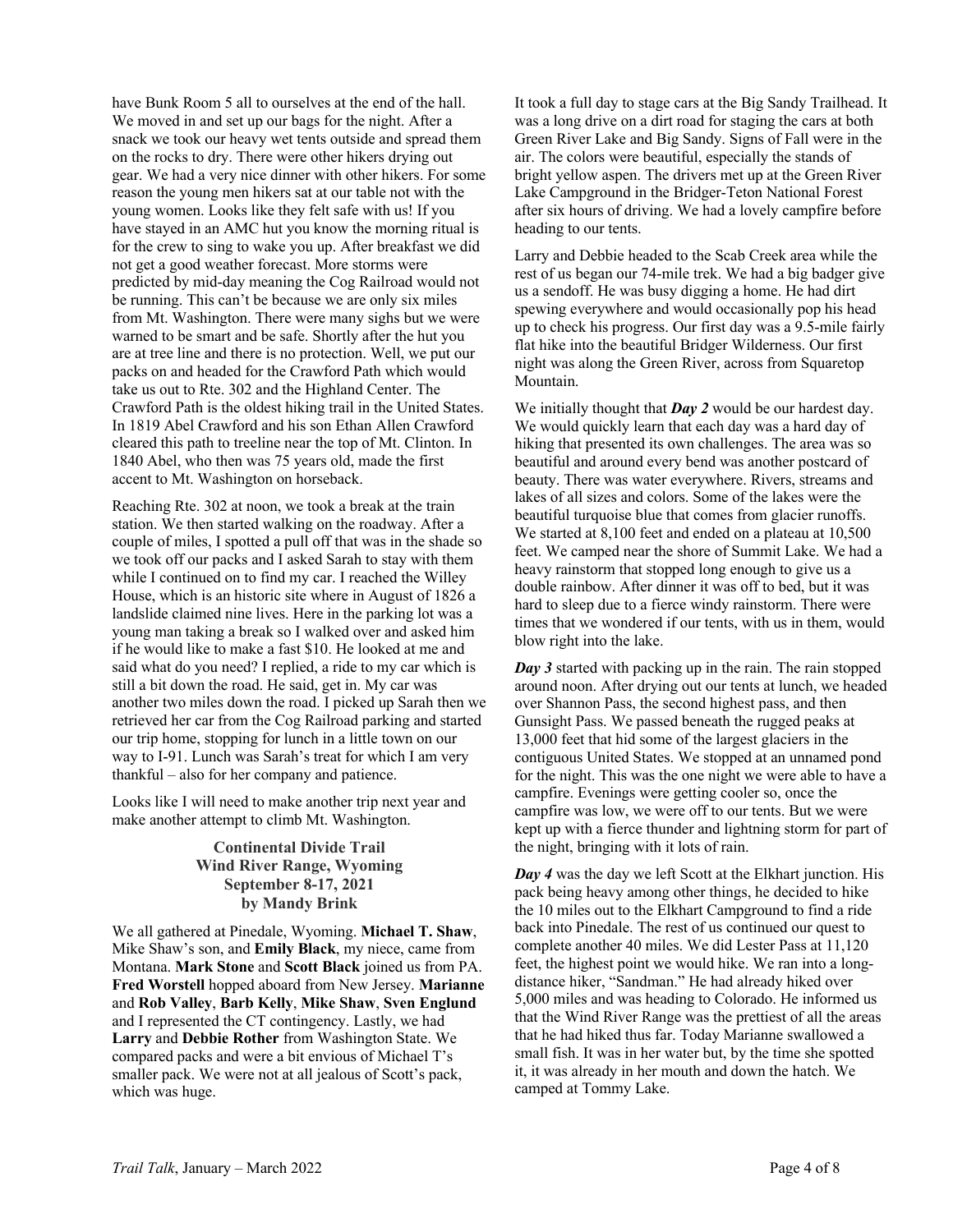*Day 5* was up early and packing up our wet, frozen gear. We had 3 passes to hike over. It was really good weather, sunny and warm during the day. We waded across a shallow river before heading part way up Hat Pass. We camped at 10,400 feet. There was a half moon and a beautiful sunset. We had seen lots of bear scat but so far, no bears.

*Day 6* started with us up and on the trail by 7:30 am. The day started with Hat Pass at 10,848 feet. This was our last big pass for the trip. The day was ups and downs with the elevation being between 9,800 and 10,300 feet. There were some areas that had a forest fire and blow downs. The trail could be tricky to find. Our campsite was at the beautiful Sandpoint Beach.

*Day* 7 was again up and on the trail at 7:30 am. Our tents were frozen every day, so it involved packing up wet gear. It was a beautiful morning as we tackled our 11-mile day. We hiked a decent pace today with continuing ups and downs. We saw some cattle, a baby calf nursing and some horses that were out for a walk. We would have loved to hop on one of those horses. We camped at an unnamed lake right above Marms Lake. While setting up camp, Mike and Michael T saw a young black bear come up into view across the trail. The bear seemed more surprised than they were and was gone running off into the underbrush before they could grab their cameras.

*Day 8* was our last day, with 8.5 miles out to Big Sandy. The drivers beat foot while the rest of us took our time. There were a few ups and downs but mostly it was a gentle descent down to the cars. It felt good to be done. Larry and Debbie caught up with us on the road out from Big Sandy. We headed to our first stop for ice cream and cold beverages, which was still 90 minutes away. We reunited with Scott who we learned spent a couple of nights camping and headed to Pinedale a day before us. We found him in the hot tub. After enjoying a shower and hitting the hot tub, we all headed out to have a lovely dinner together. We spent the evening sharing all of our adventures.

The next morning, we scattered in all directions to make our way home. Michael T headed north back to Montana. So did Emily, Mark and Scott. Sven and Fred headed southwest to spend a day in Park City before flying home. Barb, Marianne, Rob, Mike and I drove to Salt Lake City for a day of sightseeing. We walked around downtown and saw the state capitol building and the Church of Latter Day Saints Temple undergoing extensive renovations. It seemed like a beautiful city and a great way to end the trip.

### **Peru Peak and Big Branch Wilderness Areas October 1-3, 2021 by Sarah O'Hare**

Intrigued by the tales from those who have camped at the Old Job Shelter in years past, it was time to make a visit. The route was an approximately 20-mile loop encompassing the Long Trail, Old Job Trail and the Griffith Lake Trail. The Old Job Trail was new to **Jim Robertson** and me, while **Mark Blanchard**, a resident of Vermont, was familiar with the area. And thus, he became our tour guide, naturalist and historian. Beginning at Mad Tom Notch, we hiked north on the Long Trail through the Peru Peak Wilderness Area. Many of the trees were conifers, in particular, the balsam fir. Mark, in his naturalist hat, explained how the balsam is identified, by the needles and the smooth bark with blisters which, when broken, ooze an aromatic resin. He collected needle tips to make tea for us later. After arriving at and settling in at the Peru Peak Shelter and camping area, we hiked over to nearby Griffith Lake. The stillness of the lake revealed no loons; perhaps they had begun their migration south. Then, back at our campsite, we cooked our evening meals and sampled the balsam tea. Quite tasty for a hot back country beverage. The resident caretaker, Penguin, wandered into camp and chatted for a while.

Our morning's hike led us by the lake and into the Big Branch Wilderness Area. The ascent up the rock ledges of Baker Peak brought us to the summit where Mark donned his tour guide hat. He pointed out the distant peaks and, below, Emerald Lake and the quarry. Throughout the day we met day hikers, end-to-enders, thru-hikers and one who was hiking the Eastern Continental Trail, a more than 5,000 mile trail that began in the Nova Scotia area and would end in Key West, Florida. That is to be some long trek! At long last, we arrived at the junction with the Old Job Trail, continuing, however, along the LT to take a walk over the suspension bridge spanning the Big Branch Brook and to stop in at the Big Branch Shelter. Setting off on the Old Job Trail, and now wearing his historian's hat, Mark explained that, formerly the LT, the Old Job Trail, now a blue-blazed trail and actually an old woods road, is used mostly by snowmobilers. The Ten Kilns Brook flowed alongside. Portions of the roadway were lined with logs, known as corduroy. The term comes from the French for 'logs of the King' (Cords du Roi). In the 1700s, French peasants would line muddy roads with logs that had been pre-cut and stacked along roadsides. The cordwood log placement created a dry surface for the king to travel on. American settlers used this method as well. It is still used today by our trail volunteers on some of our trails in CT.

After a long uphill, the trail finally leveled as we entered into a large expanse of apple trees. A few trees still held onto their bounty. Just a taste, or two – what's the harm? No worm holes, just spotty. And oh so tart! This unexpected treat was worth the risk of tummy issues later. At long last, we arrived at the Old Job Shelter, built at the fringe of the apple orchard. What a nice setting it was – by a large brook, good tenting sites, two picnic tables and a fireplace. We gathered what little wood we could find and Jim had a fine fire burning in no time. The night passed undisturbed – no bears or serious tummy issues. Sunday's hike continued along the roadway that was the Old Job Trail. For 4.5 miles we trudged uphill, with Lake Brook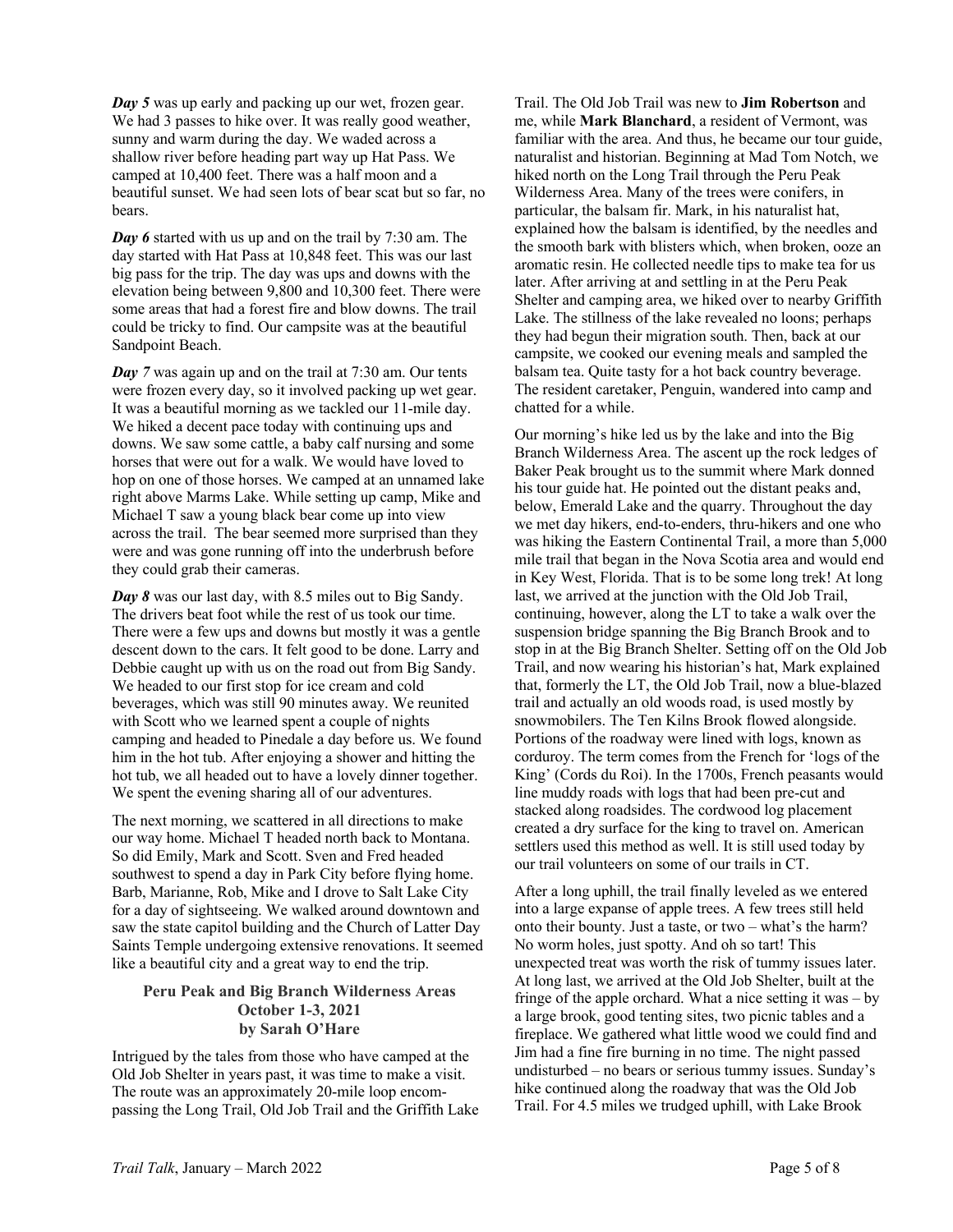flowing alongside. Crossing back into the Peru Peak Wilderness Area, at the northern end of Griffith Lake, the lakeside rocks offered an opportunity for a rest. Only a short break, however, as it began to drizzle. We then turned on to the Griffith Lake Trail, which was also an old woods road. The light rain let up and the sun shone just as we reached our end at USFS 58. As lunchtime was upon us, Jim, Mark and I headed over to Peru and had lunch at the Hapgood Store and Eatery. Then it was on to Manchester for a maple creemee and sweet, not too tart, apples from the Dutton Farm Stand. And now, with the Old Job adventure behind us, we headed for home.

#### **Cranberry Bog Hike, Rockville Wildlife Management Oct 5, 2021 by Mandy Brink**

Last year for this hike there was a drought. This year for this hike there was lots of rain the day before. Showing up to pick cranberries were **Don** and **Linda Hagstrom**, **Ellie Morano**, **Holly Hood** with her daughter-in-law, **Arlene**, and granddaughter, **Anna**, and I. We hiked the mile to the bog and immediately found cranberries right where the trail ended, and you entered the bog by Blue Pond. From there we all scattered around and spent the next two hours picking away. Ellie won the award for having the best boots which went all the way to her knees. It was quite muddy. Linda was picking near a small tree when something moved in the branches. It was a huge praying mantis. It's so impressive how Mother Nature camouflages insects and such. If the praying mantis hadn't moved, we would never have spotted it. After our backs were tired from bending and our bags were full of cranberries, we headed back out the trail and to the cars. Most of the discussion back was what we will be making with all our cranberries.

### **Full Moon (Sort of) Backpack on the Connecticut AT October 16-17 and October 18-19, 2021 by Jim Robertson**

*Part 1:* Our plan was to hike into Riga Shelter via the Lion's Head Trail and AT in Salisbury and watch the almost-full moon rise in the beautiful open view in front of the shelter. For our group of **Kevin Breton, Eric Breton, Cathyrn Dolan, Jennifer Sprague** and me, the hike in and tent setup was no problem; we even had enough daylight for an afternoon stroll to Brassie Brook Shelter and back. The moonrise part of the plan fell through when clouds then rain moved in. We all cooked and ate supper quickly then hung out in the shelter while steady-to-heavy rain came down from 6 pm. to 9 pm. Also staying in the shelter was a gentleman who was recently hired as the trail supervisor for the Connecticut Forests and Parks Association. Apparently, CFPA has started to hire seasonal trail crews to tackle some larger trail improvement projects, much like the GMC on the Long Trail.

During a letup, we made a mad dash for our tents, but rain showers continued for several more hours and the clouds

never broke overnight. By morning, fortunately, the sun broke through and we actually had a very nice morning for the walk back to our cars, stopping at Lion's Head again to enjoy the panorama. Cathryn, Jennifer and I stopped at Sweet William's Café in Salisbury for coffee and baked goods, while Kevin and Eric headed toward Canaan in search of pizza. Overall, a very enjoyable weekend despite some precipitation and no moon.

Part 2: Determined to catch a full moonrise, I contacted some other willing suspects – **Mark Blanchard, Kevin Burke,** and **Don** and **Linda Hagstrom** – for a follow-up trip. On Monday the  $18<sup>th</sup>$  we headed to Ten Mile River Shelter by multiple routes. Mark was trying to finish section-hiking the Connecticut AT so he started at Route 341 in Kent. Kevin, Don and Linda parked on Schaghticoke Road and hiked south. Jim parked at Route 55 near the New York state line and hiked north over Ten Mile Hill. The four of us with shorter walks reached the shelter around 2 pm, although not before getting caught in some un-forecast rain showers. Since Mark had the longest walk by far, he was the last to arrive at the shelter around 4 pm. His route included a brand-new relocation of the AT in the Schaghticoke Mountain area that has moved the trail completely off tribal lands. Mark reported that the relocation was nicely done and pleasant to hike. Fortunately, the rain and clouds cleared so we enjoyed a spectacular moon rise over the field in front of the shelter. After supper and much story-telling and joviality, we retired to our respective sleeping areas. Tuesday morning dawned clear and cool, good conditions for our hikes back to the cars. Don, Linda and Kevin headed north along the Housatonic River while Mark and I hiked south to Route 55. Since Mark wanted to complete the AT to the New York line, he dropped his pack in my car and proceeded south to Hoyt Road. He knocked off that short section as quickly as it took me to load up and drive around. Thanks to the crew for accompanying me on this second effort to watch the full moon rise.

# **Mattatuck Trail October 24, 2021 by Sarah O'Hare**

An autumn hike in the hills of the western part of our state is always an adventure to look forward to. **Don Hagstrom** and **Jim Robertson** joined me on a hike of the last seven miles of the Mattatuck Trail in Cornwall. Some years ago the trail had been rerouted, resulting in less road walking. Taking along the old *Walk Book*, as well as the new one, was to our advantage for comparison. As we hiked along, we recalled a few of the trail's highlights from years ago. The large stone wall with inscribed dates stirred some vague memories, as did Mohawk Pond, Cunningham Tower and Mohawk Mountain, with its views of Bear Mountain, Mt. Everett and other hills to the northwest. The old fire tower, however, is long gone. There was one highlight from today's hike that will never fade. As we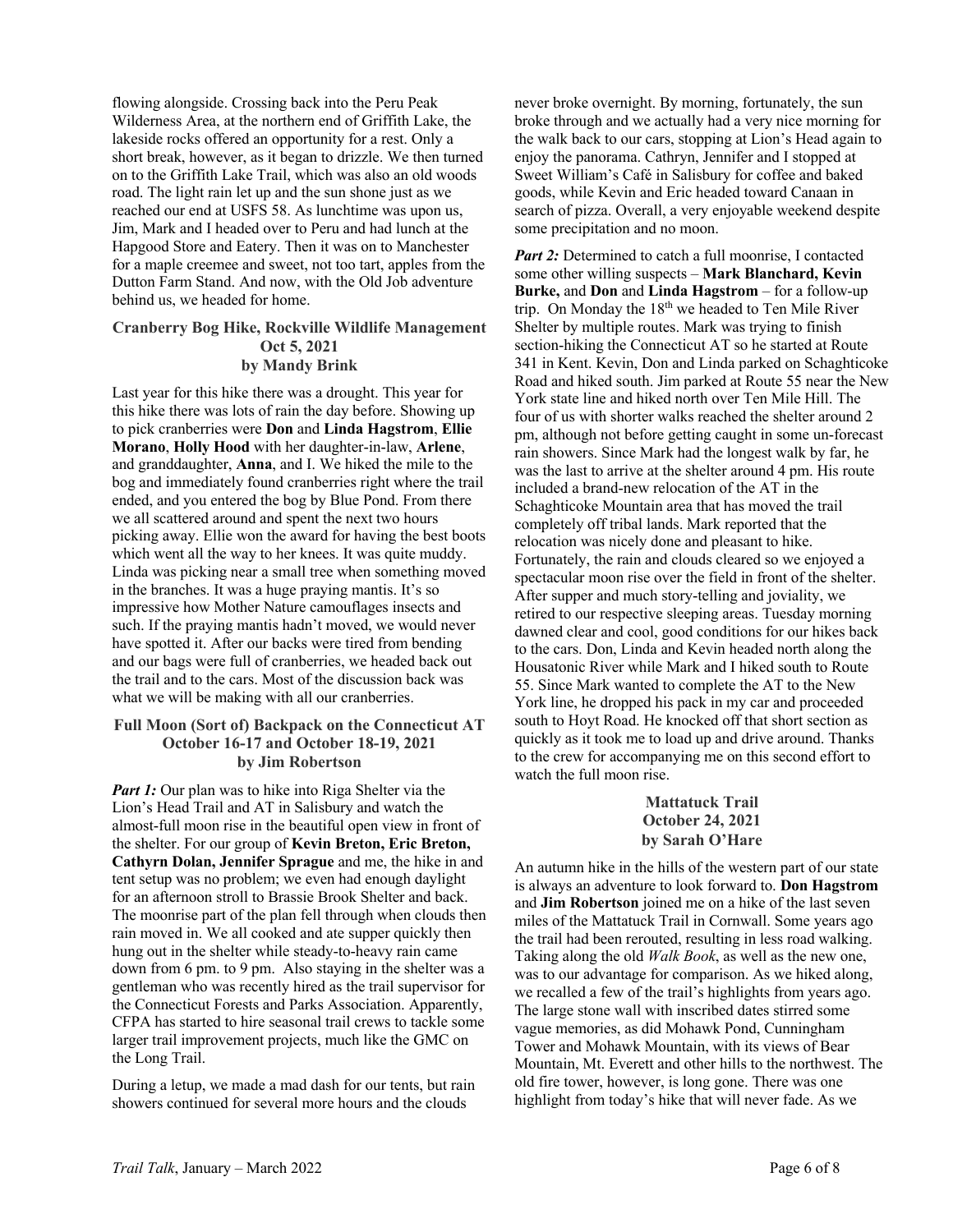ascended to the summit of Mohawk Mountain, there was the familiar face of **Kevin Burke** as he stood by his motorcycle. Apparently, it was as glorious day for a bike tour as it was for a hike. Conversation and laughter made for a renewed spring in our tired steps as we hiked the last mile to the northern terminus of the Mattatuck. And as for Kevin, it remains unknown where he rode off to, following his own adventure on this fine day.

# **Heublein Tower Halloween Hike October 31, 2021 by Jim Robertson**

We had another great turnout for this year's hike, continuing a tradition of an autumn walk up to the Heublein Tower that Dick Krompegal started in the 1990s. Steady rain the day before had postponed the scheduled event from Saturday to Sunday the 31<sup>st</sup>. At the start we had ten human hikers: **me, Dave Wells, Tom Adams, Don Hagstrom, Linda Hagstrom, Kevin Burke** and **his grandson Liam, Jocelyn Linnekin, Jennifer Sprague** and her friend **Harmony** from the Meriden Land Trust. My trusty sidekick Molson and Jenn's dog Clark rounded out the crew.

We were able to meet and start at the MDC pumping station again this year, after finding the reservoir road gated closed in 2020 due to COVID restrictions. Once off the gravel road we found that the Metacomet Connector Trail was extremely wet, probably the wettest I ever recall. This would be the theme for the day, as we found saturated trails almost everywhere except on the ridgeline.

Once on the ridgeline the trails were better drained, and the clear skies provided good views to the west. We only saw a few other people until we intersected with the crowds on the trail coming up from the parking lot on Route 185.

As we reached the Heublein Tower we were pleasantly surprised to meet **Mike Shaw** and his grandson, who had taken the path from 185. Mike was ready to leave the tower and start down so, had we arrived five minutes later, we probably would have missed him. Some of the group climbed the tower stairs to the observation deck for the spectacular 360-degree view. Don was kind enough to hold Molson's leash while I went up to take a look but I could hear Molson barking for almost the whole time that I had "abandoned" him below.

We all continued over to the pavilion to set up lunch, which included many Halloween goodies that people had brought. Liam fashioned the Great Pumpkin costume that I'd carried along and both of the little guys took turns petting our canine companions. After feasting on more than our share of sugary delights, we started down the Metacomet Trail back to the reservoir, again finding an extremely wet trail.

But it was a beautiful day with a great group, and the tradition will continue next year.

## **Tunxis Trail November 3, 2021 by Carol A. Langley**

Forty degrees, bright sunshine and a clear blue sky – the perfect day for a hike. Shortly before 10:00, **Dave Amidon** and I started our hike on the Blue Trail and had a steady climb, passing over the Blue/Yellow Trail. We continued onto Old Satan's Kingdom Rd. We chose to follow the road until we



would connect with the Blue/Yellow Tipping Rock Trail. When we saw the gate, the markings were two double blazes. The trail maintainer had recently nailed on the plastic blue strips the Connecticut Forest and Parks Association is presently using for blazing the trees. First, the blazes were in the wrong direction and there was no yellow, just blue. Good thing it was two OLD WISE hikers on the trail. The Tipping Rock Trail was a steep and steady climb. We chose the right way to hike it with all the leaves and roots. We found what I thought was the Tipping Rock but it was not moving. We were now at the intersection of the Blue Tunxis Trail, thinking this was a wise choice to follow and we continued on. Suddenly, there were no more blazes but an intersection of trails from bikes, dog walkers and others. We decided to check my compass which showed us going in a southerly direction and the sun was in front of us. Sounds like a plan to get back to our cars. We found two nice rocks in the sun and had lunch. Continuing on the road, suddenly we connected with the Blue Yellow Tipping Rock Trail. We decided to follow the it, back to Satan's Kingdom Road, which goes to Rte. 44. Soon we found the dirt road and chose to just stay on it to our cars. I plan to do a snowshoe trip here sometime this winter.

> **Shenipsit Trail November 10, 2021 by Sarah O'Hare**

After a long break from hiking the Shenipsit Trail, we were back for our  $6<sup>th</sup>$  hike of the series of hiking the entire trail. Today's five-mile hike was well attended: **George Jackson**, **Mandy Brink**, **Dave Amidon**, **Tom** and **Patty Adams**, **Jim Robertson**, **Marianne** and **Rob Valley**, **Naomi Davidson**, and our trail pups Molson, Arlo and sweet little Bella. For the first time since COVID kept us from sharing car rides, we were able to shuttle cars, rather than doing an out-and-back hike. Beginning at the southern trailhead at Birch Mountain Road in Glastonbury, we hiked north, passing glacial boulders and following a ridgeline with a view to the west of the Hartford city skyline and the hills beyond. The trail led us over Case Mountain where we veered off course to our lunch stop on Lookout Mountain. Alas, the breezes were too strong so we opted for a more protected area. It was then a mere mile down Case Mountain to our end at the northern trailhead on Birch Mountain Road in Manchester.